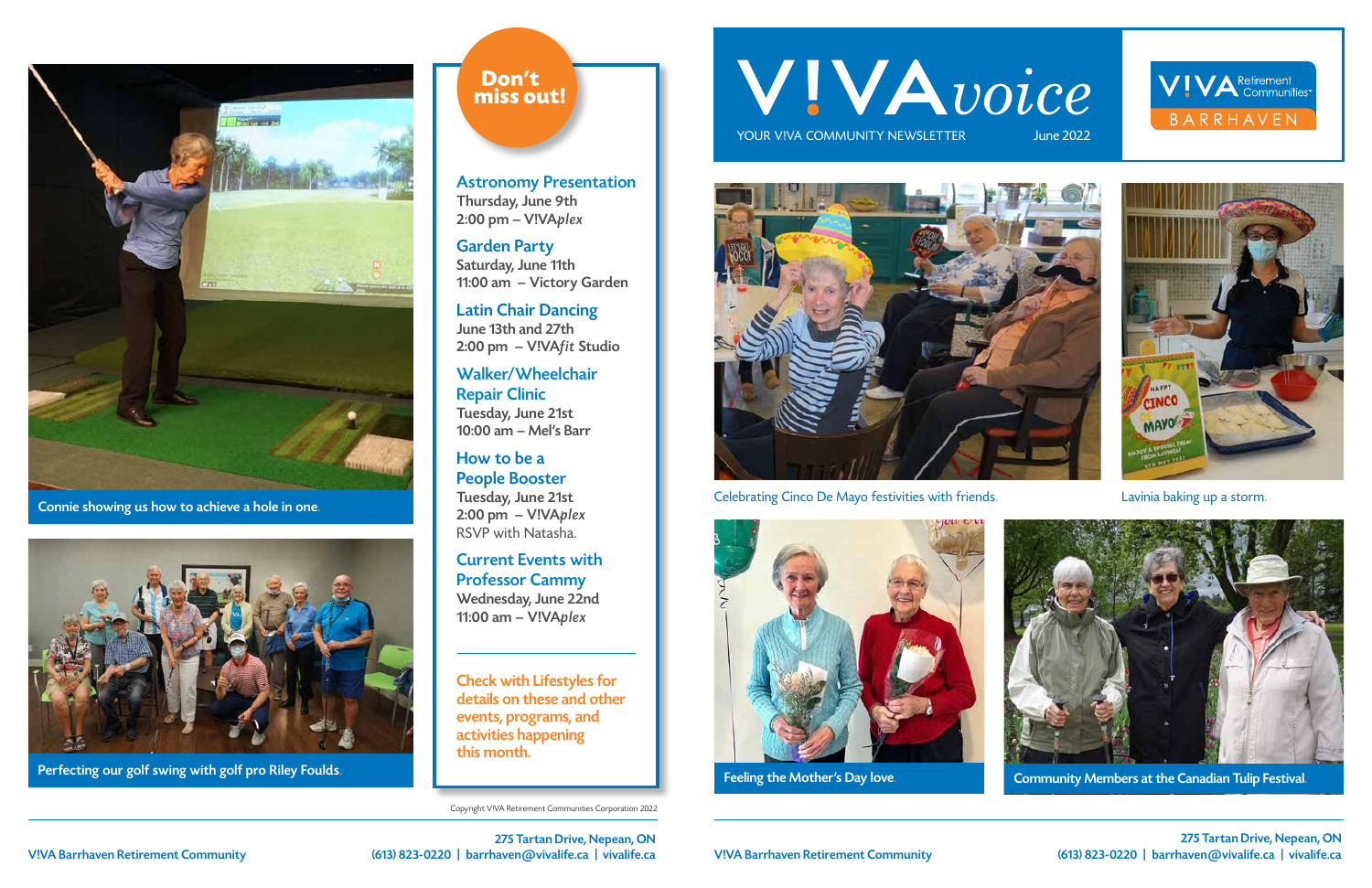275 Tartan Drive, Nepean, ON



T**o register, go to www.vivalife.ca/mentalhealth or call Natasha at (613) 823-0220 or email barrhaven@vivalife.ca**

# Word Search! Take a break with this challenging

E V U K R L O J H M B P B H U D K I S S E S H K C L D J U E E H Y M G E D Q W E N O J C E I S Z S E H L Q S T J Z F A G N I K R O W D R A H M C T A O Y K V B U H U A G Z U Y F U N N Y P E T T O R R L Y Q Q A T J E S M P Q S P L A Y R J W S L N S L O O R Q N Z V E M W G G P U M M O I G G U G A I D V N I M D N O W E Z Z N F T P T E T Q P O M S I O N F G A Y F H V R U V Y M Y E P S L J A R T F N C L A U I B I S W R Y U E L C U B O L I W E H G T C E O H E D I U G F Y P L T U X B B R E F N A L R A E P U V C N G Z A T W T R O F M O C T R E N E M Y E H S O B C A Y H L Z J N L Z M W R Z E G K V A E G X D Y N N E S K R T O G E T H E R C H V S O K U U C E Y B D G L E N S I G N E W O H W T H X L N M C G P B S U G L L T A P C R S N V C S X N L B L Z F R G A J R F N I X X Y A Z H C U C C E D L O N T X J V Z E E Y R I I X A S K B Y 8 7 N 7 V X T F A R S O J E C M I M S D Y M T E E W S A F M Q A H M H E K M C R B G M R Y E E G B A N W L I S L S V G Q M E T W Z I E I N M B L U W Y B H O X L O Q S K G O D Y I N Z N V N J E W S B G H W M R F V X D K I A I I Y C Q B I U N A R Father's Day

Please join us as we continue to increase awareness around mental health as an important issue for older adults, provide seniors and loved ones with relevant education and resources, and raise funds for local organizations supporting seniors' mental health.

A monthly series to help us feel better together!



### Upcoming Events

*\*Conditions apply including public health protocols.*



### **How to be a People Booster**

**with Guest Speaker: Patricia Morgan NOW AVAILABLE IN-PERSON\* OR ONLINE!**

#### TUESDAY, JUNE 21ST | 2:00 PM

Empower yourself and ignite the best in those around you by learning about these resiliencyenhancing concepts and tools. Prepare to amplify your self-awareness and to improve your presence with others. Join us for a joyful and uplifting session with author, speaker & therapist Patricia Morgan.



**Patricia Morgan, Autho, Speaker & Therapist**

puzzle! Good luck!

ADORE CHILD **COMFORT** FATHER FUNNY GAMES **GENEROUS GUIDE** HANDSOME HARDWORKING

Husband (1989)

LEARN LIFE LOVE **MEMORIES MENTOR** PLAY **PROTECT SILLY SPECIAL** STRONG

SWEET

*www.saynotsweetanne.com*

V!VA Barrhaven Retirement Community (613) 823-0220 | barrhaven@vivalife.ca | vivalife.ca | V!VA Barrhaven Retirement Community (613) 823-0220 | barrhaven@vivalife.ca | vivalife.ca 275 Tartan Drive, Nepean, ON (613) 823-0220 | barrhaven@vivalife.ca | vivalife.ca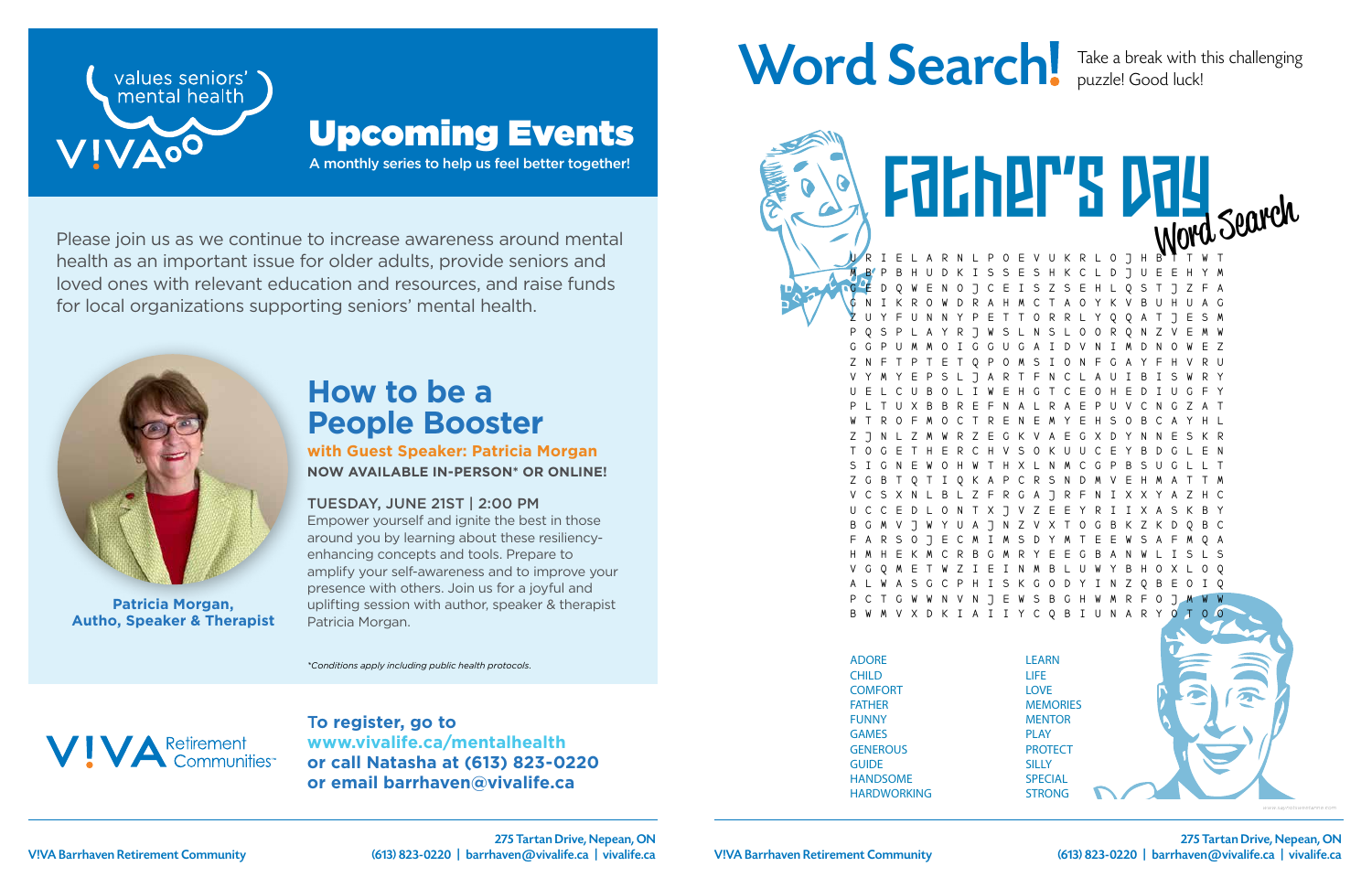### V!VA Barrhaven

## June  $2022$  Page 1 of 2

| <b>SUNDAY</b>                                                                                                                                                                                                                                                                                                                                                              | <b>MONDAY</b>                                                                                                                                                                                                                                                                                                                   | <b>TUESDAY</b>                                                                                                                                                                                                                                                       | <b>WEDNESDAY</b>                                                                                                                                                                                                                                                                                                                                                                                                            | <b>THURSDAY</b>                                                                                                                                                                                                                                                                                                                                           | <b>FRIDAY</b>                                                                                                                                                                                                                                                                                                                                                                                         | <b>SATURDAY</b>                                                                                                                                                                                                                                                                         |
|----------------------------------------------------------------------------------------------------------------------------------------------------------------------------------------------------------------------------------------------------------------------------------------------------------------------------------------------------------------------------|---------------------------------------------------------------------------------------------------------------------------------------------------------------------------------------------------------------------------------------------------------------------------------------------------------------------------------|----------------------------------------------------------------------------------------------------------------------------------------------------------------------------------------------------------------------------------------------------------------------|-----------------------------------------------------------------------------------------------------------------------------------------------------------------------------------------------------------------------------------------------------------------------------------------------------------------------------------------------------------------------------------------------------------------------------|-----------------------------------------------------------------------------------------------------------------------------------------------------------------------------------------------------------------------------------------------------------------------------------------------------------------------------------------------------------|-------------------------------------------------------------------------------------------------------------------------------------------------------------------------------------------------------------------------------------------------------------------------------------------------------------------------------------------------------------------------------------------------------|-----------------------------------------------------------------------------------------------------------------------------------------------------------------------------------------------------------------------------------------------------------------------------------------|
| <b>LEGEND</b><br><b>Orange Fitness Class</b><br><b>Special Event</b><br><b>Purple</b><br><b>Excursion</b><br><b>Green</b><br>Sign Up<br>₽<br>Shuttle<br>\$.<br>Cost required<br>Walking<br>$\blacktriangleright$                                                                                                                                                           | (PC) Perks! Café<br>(TR)<br>Therapy Room<br>(VP)<br>V!VAplex<br>(VG)<br><b>Victory Garden</b><br>V!VAfit Studio<br>(VS)<br><b>V!VAlinks</b><br>(V <sub>L</sub> )<br>Lobby<br>(L)<br><b>Community Commons</b><br>(CC)<br>(BG) Brain Gym<br>V!VAcraft Kitchen<br>(CK)<br>(FD) Family Den<br>(HR) Horticulture Room<br>(P)<br>Pool | <b>Creative Gardening &amp;</b><br><b>Horticultural Therapy</b><br><b>Every Friday</b><br>2:00 PM Assisted Living<br>3:30 PM Independent<br>Living<br>1 <sup>st</sup> DAY OF SUMMER<br><b>POOL PARTY!</b><br>June 21 <sup>st</sup> at 10:00 AM<br>Pool               | <b>V!VAfit Sit/Stand (VS)</b><br>9:00<br><b>Smart Care Clothing</b><br>9:00<br><b>Vendor (MB)</b><br>10:30 V!VAfit Fun (FD)<br><b>Body Booster (VS)</b><br>1:30<br>2:00<br>Pick up Bridge (CC)<br>Book Club Meeting (BG)<br>2:00<br>Reminiscing with Lavinia<br>3:30<br>(FD)<br>Evening Movie (VP)<br>7:00                                                                                                                  | <b>Election Day!</b><br><b>V!VAfit Balance (VS)</b><br>9:00<br>9:45 V!VAfit Swim (P)<br>10:30 V!VAfit Fun (FD)<br><b>Excursion: (L) Major's</b><br>10:30 Hill Park Walk & Picnic<br>$\vee$<br>1:30 DrumFIT (VS)<br>Euchre Tournament (MB)<br>2:00<br>Name 10 (FD)<br>3:30<br>7:00<br>Evening Movie (VP)                                                   | $3$ 9:00 VIVAfit Sit (VS)<br>9:45 V!VAfit Swim (P)<br>10:30 Music with Arlene (FD)<br>Vendor: Maggie's<br>11:00<br>Designs (L)<br><b>Excursion: Ice Cream</b><br>1:30 Drive to Carp<br>$(L) \vee \mathbb{H}$ \$<br><b>Horticultural Therapy</b><br>2:00<br><b>Assisted Living (FD)</b><br><b>Horticultural Therapy</b><br>3:30<br><b>Yoga with Lavinia (FD)</b><br>3:30<br>7:00<br>Evening Movie (VP) | $\boldsymbol{4}$<br><b>V!VAfit Sit (VS)</b><br>9:00<br>9:45 DrumFIT (VS)<br><b>Brain Boosters Package</b><br>10:00<br>(PC)<br>10:15 Giant Crossword (BG)<br>Afternoon Movie (VP)<br>2:30<br><b>V!VAfit Fun (FD)</b><br>3:00<br>7:00<br>Evening Movie (VP)                               |
| <b>Excursion: Church</b><br><b>Service Drop Off</b><br>8:30<br>$(L) \vee \mathbb{R}$<br><b>V!VAfit Sit (VS)</b><br>9:30<br>Pick up Brain Booster<br>10:00<br>Package (PC)<br>10:30 V!VAfit Fun (FD)<br><b>Allan Ryan on the Piano</b><br>11:00<br>(L)<br>Pictionary (BG)<br>2:00<br>Afternoon Movie (VP)<br>2:30<br>Balloon Tennis (FD)<br>3:00<br>7:00 Evening Movie (VP) | 6<br><b>V!VAfit Flow (VS)</b><br>9:00<br>9:45 V!VAfit Swim (P)<br>10:30 V!VAfit Fun (FD)<br>Euchre - Community<br>2:00<br>Member Led (MB)<br><b>Body Booster (VS)</b><br>1:30<br><b>Walking Club Meeting (CK)</b><br>2:00<br>3:30<br><b>Chair Yoga (FD)</b><br>7:00<br>Evening Movie (VP)                                       | 9:00 V!VAfit Balance (VS)<br>10:00 Music with Paddy (FD)<br><b>Excursion:</b><br><b>10:30 Confederation Park</b><br>$(L) \vee \mathbb{R}$<br>1:30 DrumFIT (VS)<br><b>Music with Bryan</b><br>3:00<br>Lynch (MB)<br>6:45<br>Bingo! (MB)<br>7:00<br>Evening Movie (VP) | 8 9:00 V!VAfit Sit/Stand (VS)<br>10:30 V!VAfit Fun (FD)<br><b>Excursion: Ice Cream</b><br>10:30 at Chocolate Favouris<br>$(L) \vee \mathbb{R}$<br><b>Excursion: Dollarama /</b><br>1:30<br>LCBO (L) $\vee$ H<br><b>Body Booster (VS)</b><br>1:30<br>2:00<br>Pick up Bridge (CC)<br><b>Music &amp; Sing Along</b><br>with Don and Howie<br>2:00<br>(MB)<br>Pictionary with Taylor<br>3:30<br>'FD)<br>7:00 Evening Movie (VP) | 9<br><b>V!VAfit Balance (VS)</b><br>9:00<br>9:45 V!VAfit Swim (P)<br>10:30 V!VAfit Fun (FD)<br>1:30 DrumFIT (VS)<br><b>Excursion: Parkdale</b><br>1:30<br>Market (L) $\vee \mathbb{R}$<br><b>Astronomy</b><br><b>Presentation:</b><br>2:00<br><b>Wonderful Cosmo</b><br>Series #2 (VP)<br>Karaoke with Lavinia<br>3:30<br>(FD)<br>7:00 Evening Movie (VP) | 10<br><b>V!VAfit Sit (VS)</b><br>9:00<br><b>V!VAfit Swim (P)</b><br>9:45<br>Giant Crossword (BG)<br>2:00<br><b>Horticultural Therapy</b><br>2:00<br><b>Assisted Living (FD)</b><br><b>Music with the Vintage</b><br>3:00<br><b>Fiddles (MB)</b><br><b>Horticultural Therapy</b><br>3:30<br>(CK)<br>7:00<br>Evening Movie (VP)                                                                         | 11<br><b>V!VAfit Sit (VS)</b><br>9:00<br><b>Brain Boosters Package</b><br>10:00<br>10:15 Giant Crossword (BG)<br><b>Victory Garden</b><br>11:00 Summer Social &<br><b>Music with Anna (VG)</b><br>Afternoon Movie (VP)<br><b>V!VAfit Fun (FD)</b><br>3:00<br>7:00<br>Evening Movie (VP) |
| 12<br><b>Excursion: Church</b><br>8:30 Service Drop off<br>$(L) \vee \mathbb{R}$<br>9:30 V!VAfit Sit (VS)<br>10:30 V!VAfit Fun (FD)<br><b>Allan Ryan on the</b><br>11:00<br>Piano (L)<br>2:00 Cribbage (BG)<br>2:30 Afternoon Movie (VP)<br>Crafts with Winston (FD)<br>3:00<br>7:00 Evening Movie (VP)                                                                    | 13<br>9:00 V!VAfit Flow (VS)<br>9:45 V!VAfit Swim (P)<br>10:30 V!VAfit Fun (FD)<br><b>Vendor: Sunshine Gifts</b><br>11:00<br>1:30 Body Booster (VS)<br><b>Latin Chair Dancing</b><br>2:00<br>(VS)<br>Euchre - Community<br>2:00<br>Member Led (MB)<br><b>Chair Yoga with Lavinia</b><br>3:30<br>Evening Movie (VP)<br>7:00      | 14<br>4 <sup>th</sup> Dose Covid Vaccine Day<br>Giant Crossword (BG)<br>2:00<br><b>Music with Peter Foret</b><br>3:00<br>(MB)<br>Bingo! (MB)<br>6:45<br>Evening Movie (VP)<br>7:00                                                                                   | 15<br><b>V!VAfit Sit/Stand (VS)</b><br>9:00<br>10:30 Yoga with Lavinia (FD)<br>11:00 Giant Crossword (BG)<br>1:30 Body Booster (VS)<br>Reminiscing with Lavinia<br>3:30<br>Evening Movie (VP)<br>7:00                                                                                                                                                                                                                       | 16<br><b>V!VAfit Sit (VS)</b><br>9:00<br>V!VAfit Swim (P)<br>9:45<br>10:30 V!VAfit Fun (FD)<br><b>Excursion: Picnic Lunch</b><br>11:00 and Outing to Merrickville<br>$(L) \vee \mathbb{R}$<br>Sing-Along & Karaoke with<br>2:00<br>Lavinia (MB)<br>3:30<br>Brain Boosters (FD)<br>Evening Movie (VP)<br>7:00                                              | 17<br><b>V!VAfit Sit (VS)</b><br>9:00<br><b>V!VAfit Swim (FD)</b><br>9:45<br>10:30 Music with Arlene (FD)<br><b>Baking with Lifestyles</b><br>2:00<br>(CK)<br>2:00 Horticultural Therapy<br><b>Assisted Living (FD)</b><br>3:30 Horticultural Therapy<br>(CK)<br>3:30 DrumFIT (FD)<br><b>Evening Music with</b><br>7:00 Larry Right "The way<br>back Machine" (MB)                                    | 18<br>9:00 V!VAfit Sit (VS)<br><b>Brain Boosters Package</b><br>10:00<br>(PC)<br><b>Excursion: Spring</b><br>12:30 Walk along the Canal<br>$(L) \oplus \vee \mathbb{H}$<br>2:30<br>Afternoon Movie (VP)<br><b>V!VAfit Fun (FD)</b><br>3:30<br>Evening Movie (VP)<br>7:00                |

ire subject to ch. nge. All programs, activities & term logy are